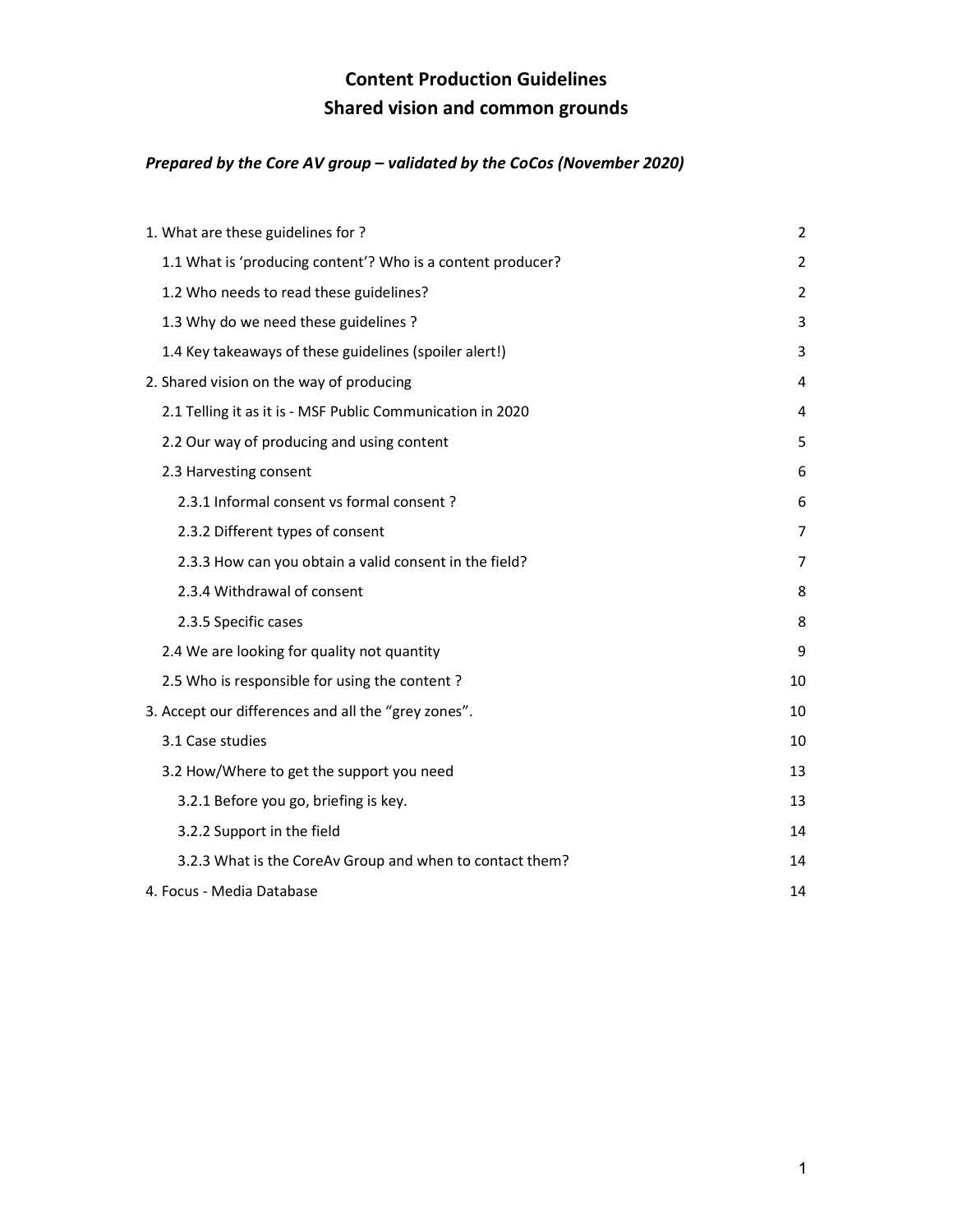# 1. What are these guidelines for?

No set of guidelines can anticipate every situation, so self-regulation and honesty are required to avoid misrepresentation in the material we gather. What is presented in this document aims to guide staff towards general content production best practices. This applies to both production and use of the content to avoid exploitation, stereotypes, offence or harm.

These guidelines are the result of intersectional work to identify the common grounds, shared vision, rules and principles related to producing and collecting content while in the field.

## 1.1 What is 'producing content'? Who is a content producer?

The notion of 'producing content' is broad and can include actions such as: taking a photo of a ward, preparing a post for social media, making a video, collecting footage or working on a written testimony.

Content production doesn't happen in a vacuum and should be thoughts out from the onset – define your audience, your messages, your dissemination strategy before you start collecting material.

## Important : Regardless of the type of content you are working on or whether it is for personal or MSF use, the current guidelines apply.

This document refers to all content production from the field:

- Videos
- Photos
- Written pieces and testimonies
- Audio
- Comics and drawings

## 1.2 Who needs to read these guidelines?

Regardless of the dissemination channel, anyone who is producing this kind of content needs to take these guidelines into consideration. We don't apply silos. As a producer you have to think of content not formats.

So these guidelines are for all producers and final users (broadcasters): You are:

● FCM-FCO;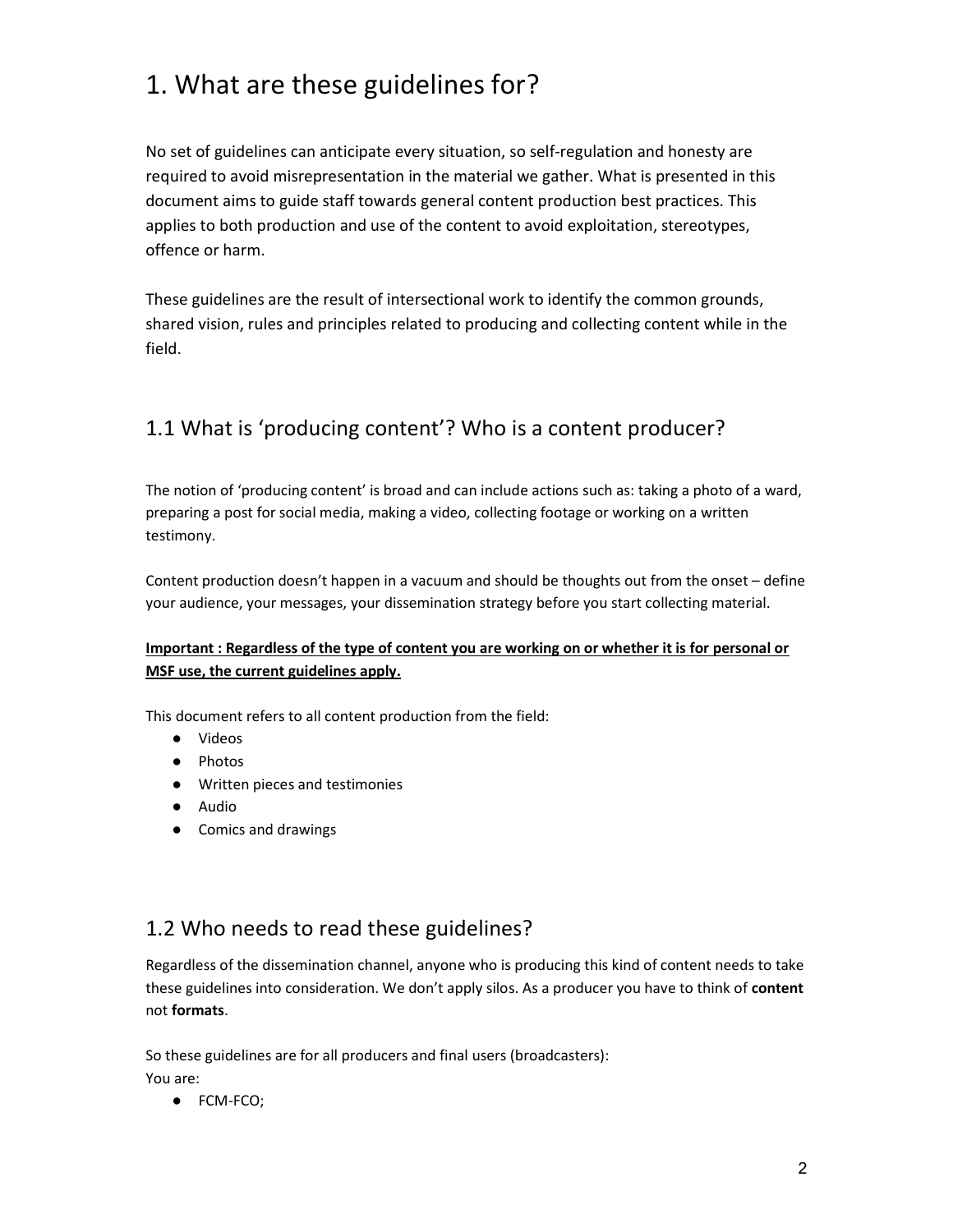- CA;
- HAO;
- Comms departments in Operational Centres (OCs);
- AV Digital teams in OCs and partner sections;
- External freelancers contracted by MSF;
- General staff visiting or working in our countries of operations;
- Fundraising teams in OCs and partner sections.

# 1.3 Why do we need these guidelines?

Over time, various MSF offices have produced documents on the topic of content production/best practices/ethics, leading to confusion and misconceptions. There is a need to ensure that messages are consistent and owned by a majority of content producers.

Moreover, given the recent implementation of new regulations on data privacy, MSF has a greater legal responsibility to ensure that content produced and used is done so in a way that protects the patient/community/staff it portrays.

These guidelines give you the basic and (intersectional) shared rules and principles regarding content production in the field. If the answer to your question is not in these guidelines, you can still get in touch with the AV group in MSF. (more on that in point 3.2)

# 1.4 Key takeaways of these guidelines (spoiler alert!)

- 1. Our comms have to be authentic 'Telling it as it is'.
- 2. We have a responsibility to protect those contributors (and their families and communities) from any harm caused by participating in the content production. That said, MSF also has a duty to respect the patient's choice and the consent given.
- 3. Intersectionally, we share the same global vision towards content production but we also acknowledge the differences we have and deal with them.
- 4. We are looking for quality not quantity. Think carefully about your content production and what you really need in terms of stories and images. Developing a more focused brief allows you more time to gather only those images and stories that you know will be used.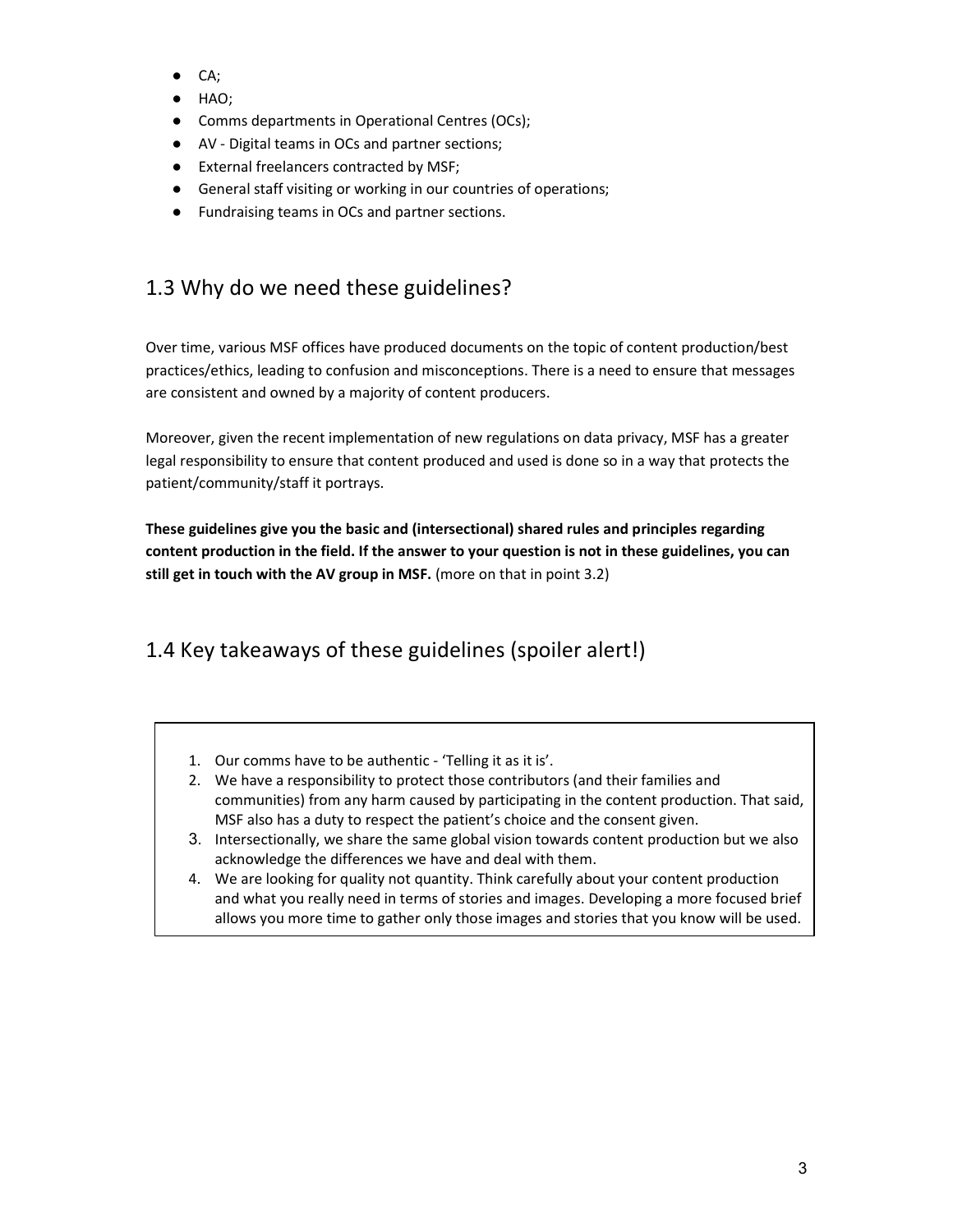# 2. Shared vision on the way of producing

## 2.1 Telling it as it is - MSF Public Communication in 2020

MSF Public Communications Framework 2020 aims to affirm the role and objectives of our public communications. It is a framework for the overall direction MSF communications should follow and takes into account what we have seen that works and some of the common mistakes or flaws we've identified that can be avoided.

Here some relevant excerpts to apply to content production:

"MSF communications are made up of a multiplicity of voices describing the field realities our teams see and our actions. This is no accident; it is a deliberate choice. We choose not to centralise MSF communications by default as 'one MSF', to allow space for different viewpoints and analyses, and avoid a systemic 'death by consensus' in our messaging, even though most audiences see MSF as 'one'."

"To manage the increasing autonomy that comes with having a variety of public voices, audiences and communications channels, we need to agree on the driving forces behind our communications and make sure MSF's social mission remains at the core: to save lives and reduce the suffering of people caught in natural or manmade disasters and to bear witness to the situations we see. 'Telling it as it is' is the general compass provided by this document. It applies to the field realities our teams see; the crises we work in; the medical and humanitarian impact on the people and patients we assist; the actions we carry out; the obstacles encountered; and the choices we make, including our dilemmas and shortcomings." (page 2)

"(...) The basis of our témoignage and bearing witness is the here and now; the urgency of the moment, of what we see and do to assist people, with our own limitations and uncertainties. We have seen tremendous growth within MSF and, with it, a growing risk that public perception and reputation can drive our communications. This is certainly not a path MSF should take. Perception and reputation may be factored into our thinking but they should never take it over. This is an issue that the whole of MSF must confront, from operations, to communications and fundraising. It is a responsibility of both our associative and executive leadership. (...) We must acknowledge that our communications can certainly be used by powers to support their agendas and, while it is important to try and anticipate the consequences of our speaking out, fear of instrumentalisation should not be a reason to remain silent per se. (...) We must have confidence in describing the reality as we see it; we are certainly very well equipped to do so. We have the communications teams, the media contacts and the digital channels necessary to deliver and react rapidly. Above all, we have MSFers in the field who want to bear witness to what they see. MSF must encourage its members to take this initiative and accompany them when they do so." (page 4)

Link to document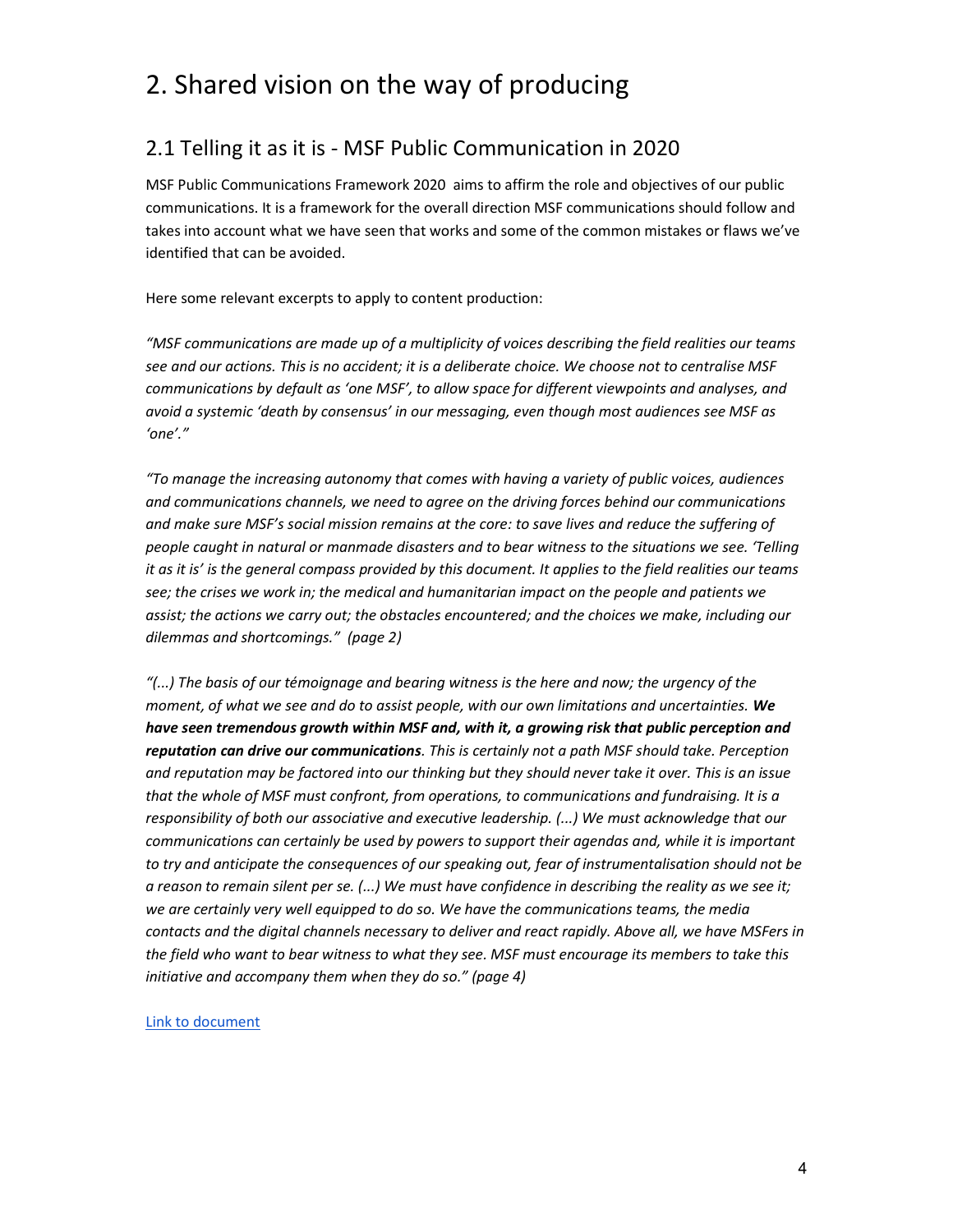# 2.2 Our way of producing and using content

#### Principles to abide by and basic rules are the same for producing and using the content.

Here are the principles to follow in every situation:

- 1. Respect and courtesy: Always identify yourself and announce your intention to gather material and say what it will be used for (no covert camera, no hidden investigation). MSF content producers always conduct themselves in a way that shows tact, sensitivity and professionalism towards medical staff, public authorities, patients and members of the public.
- 2. Obtain necessary permissions: MSF is often not the 'owner' of the medical facility in which we work – the structure may belong to the Ministry of Health or local authorities. It is vital that the content producer obtains permission from the necessary authorities running the facility before starting to work. You have to do the same with facilities 'owned or run' by MSF via the PC/Field Co.
- 3. Sensitive information (privacy): The medical condition of a patient is often a vital piece of information for communications staff to use the image in a more effective way. However, medical confidentiality should always be paramount. MSF staff should not disclose medical and personal information to the content producer without the patient's prior and explicit consent. You have to obtain freely given, specific, informed consent from any person whose story you plan to use.
- 4. Do no harm: MSF content producers are mindful of the potential consequences of their coverage and don't seek to expose or put patients, MSF staff, or the organisation itself at risk through the collection and/or dissemination of material and the associated private data. Ask yourself: Do I need this story/picture? Could the subject portrayed be at risk now or in the future? Could it do any harm? Am I exploiting the subject in any way (race, gender, power, etc.)?
- 5. Fairness: MSF content producers do not pay their sources for information or the subjects of their photographs, videos or testimonies. Furthermore, MSF employees will not use their position to favor sub-contractors or provide access to projects for financial (or equivalent) gain.
- 6. Sensitivity, taste and decency: Some activities may be considered too sensitive to be filmed or photographed. So before producing anything, you'll have to discuss the sensitivity of the topic with people in the field, the OC you are working with or your production team. MSF seeks to show dignified human beings, not helpless objects of pity. Showing gratuitous suffering is not necessary. Avoid stereotypes. If you have a doubt, consult colleagues around you and in other offices.
- 7. Accuracy: Content producers should be accurate and honest in the situation they portray and avoid sensationalist shots. Producers will not manipulate and over-edit images, and people who use these images will do so according to the same principle of truthful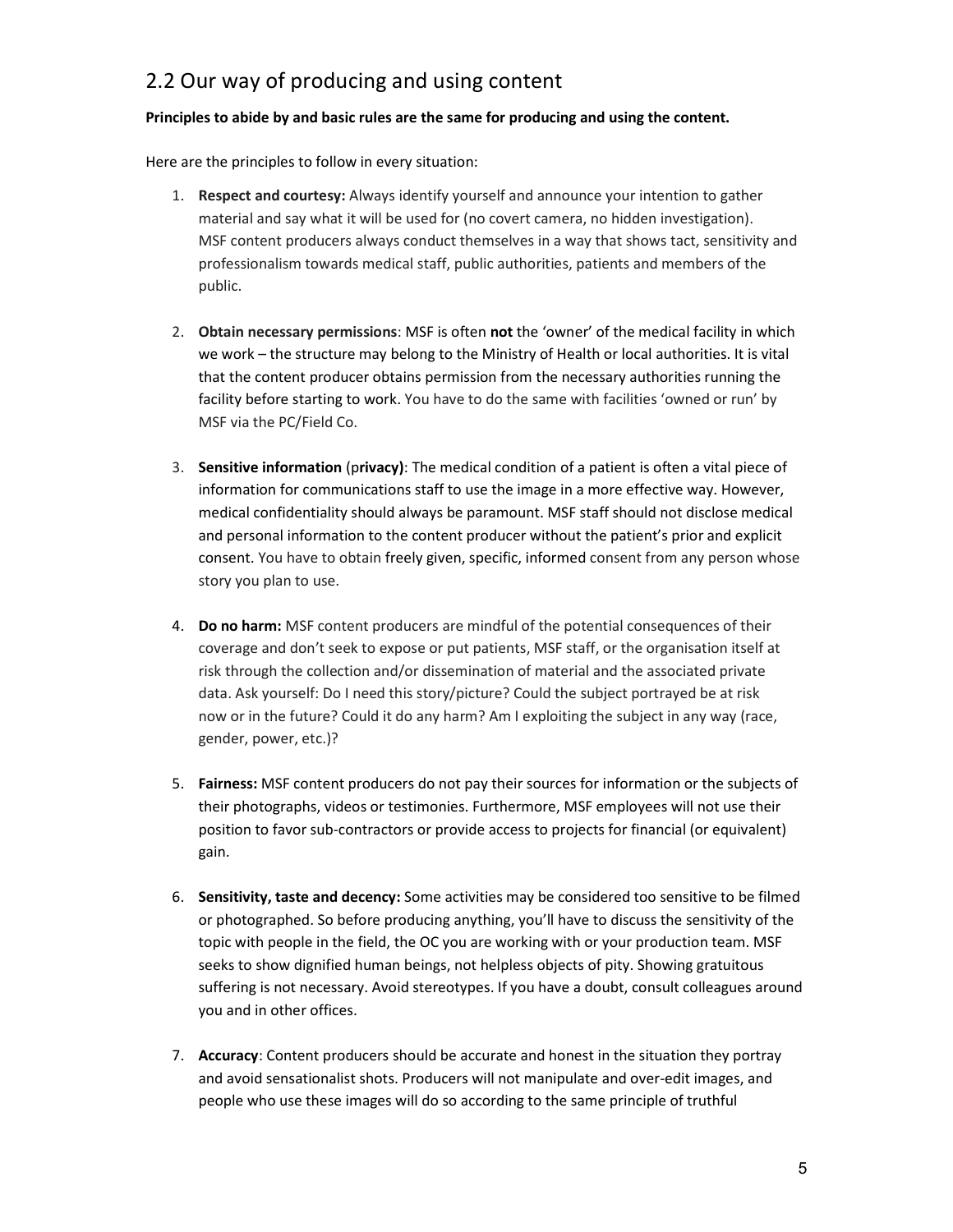representation of subjects. If someone suffers from malaria, it would be wrong to use their image to illustrate an article about a different disease. If a child is not an AIDS orphan, it would be wrong to describe him/her as one.

8. The right timing : Even though the content stored on the media database shouldn't be used after five years (retention period for sensitive content), content older than five years should only be used if it is still an accurate presentation of the situation today. Each user/broadcaster has a responsibility to ensure the material used will not cause any harm to the people portrayed.

# 2.3 Harvesting consent

## 2.3.1 Informal consent vs formal consent?

## Informal consent

Situation : Public spaces - people in the background

You need to inform people appearing in the background of your intention to collect AV material and give them time to move away. In the eventuality that you collect material before informing them, you will need to collect their consent afterwards.

In the case of crowd and general scenes, where no single person is the identified subject of a photograph, the producer is required to ensure that every effort has been made to:

- Identify himself/herself to the people who may be photographed/filmed;
- Take into consideration the potential repercussions on individuals identified within a crowd in terms of their safety, privacy and right to remain anonymous;
- Ask the crowd if anyone is against being pictured/filmed (show of hands).

## Formal consent

## Mandatory : Obtain an informed, freely-given, specific, time-bound consent

Situation : testimonies - close shot - portraits

You have to obtain formal and personal consent (freely given, specific, informed and time-bound) for people you are gathering testimonies from (audiovisual, sound or written) or those who can be identified in AV material.

You have to remember that obtaining a valid consent is driven by the protection and interest of the subject and is not to protect MSF.

## Definition of formal consent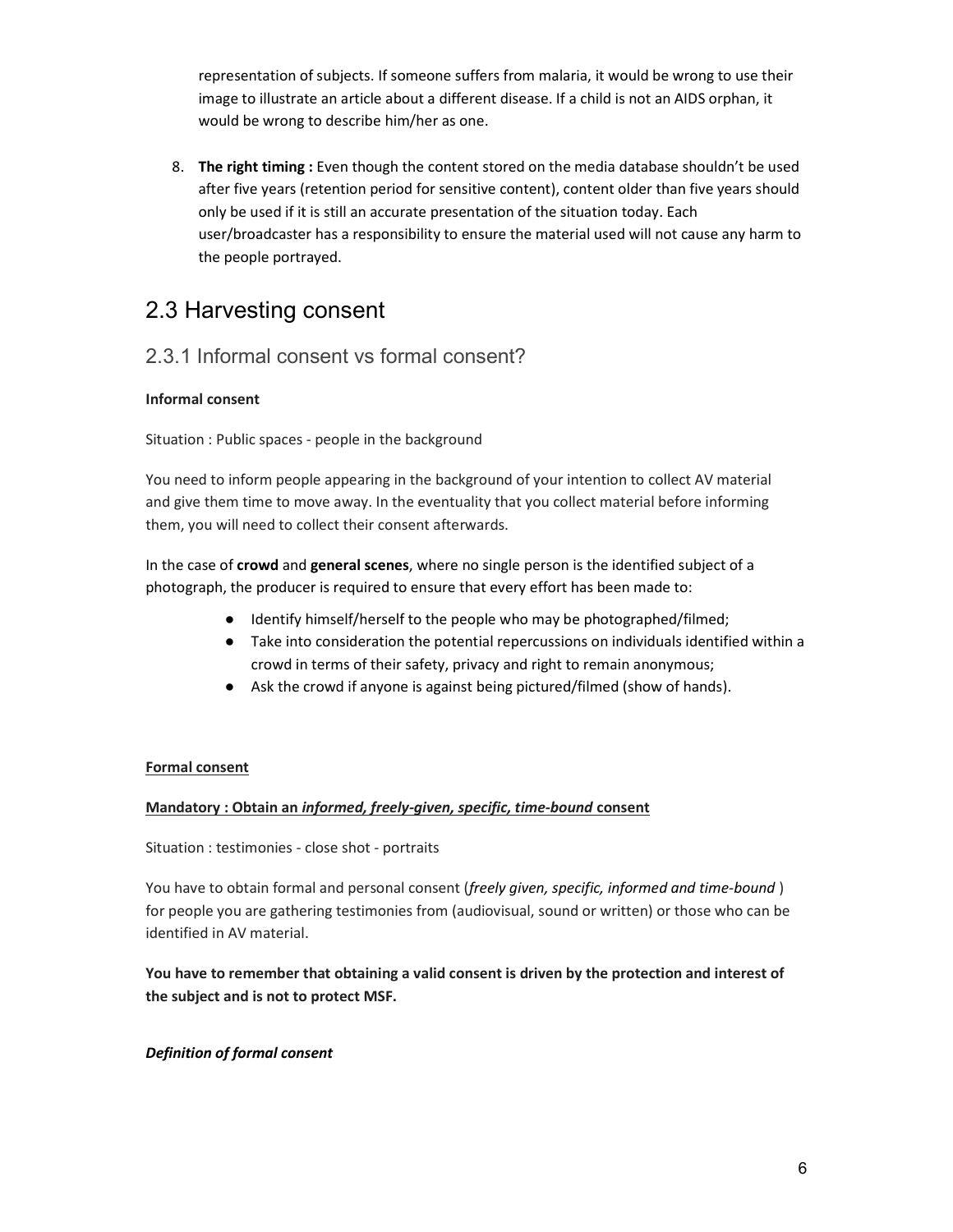Informed consent is given based on a clear appreciation and understanding of the facts, implications, and consequences of an action. Adequate informed consent is rooted in respecting a person's dignity. The individual concerned must have adequate reasoning faculties and be in possession of all relevant facts.

In all cases, each patient should have a real choice, not feel compelled to consent, and understand that their refusal to take part in a photo/video or the gathering of any other material will not affect the medical care they receive from MSF.

This consent must be documented and stored on the Media Database - or on a secured server in your section/office. (See below type of consent).

## 2.3.2 Different types of consent

Consent is an essential element of all content production; please find below the links to obtain all types of consent :

> Written consent. Collected using this standard consent form (other languages will be added as they become available).

Important note: in some contexts, filling out a consent form and leaving a copy with the patient can put them at risk. In such cases, using a different approach for gaining consent, such as videos, is recommended.

### > Audio/video consent

Collected using this standard video script for audio/video consent.

## 2.3.3 How can you obtain a valid consent in the field?

- The consent you collect can be written, video or audio. Always choose a form of consent that is easy to understand or adhere to for the subject (e.g. film the consent if the person cannot read/write). See details on consent typology.
- Consent should be requested by the content producer (not medical or operational staff); Content producers need to clearly identify themselves;
- Consent negotiations must be carried out in the subject's native language;
- Explain any possible uses of the material gathered, local or international including on the internet and in their home country. Take your time to explain what it means to share a story and where the content can be seen – and by whom. Show examples of FB posts or MSF websites;
- Acknowledge the right of individuals to be unidentifiable and provide them with the means to do so: offer solutions to film or photograph or write in a way that keeps the patient anonymous and unidentifiable;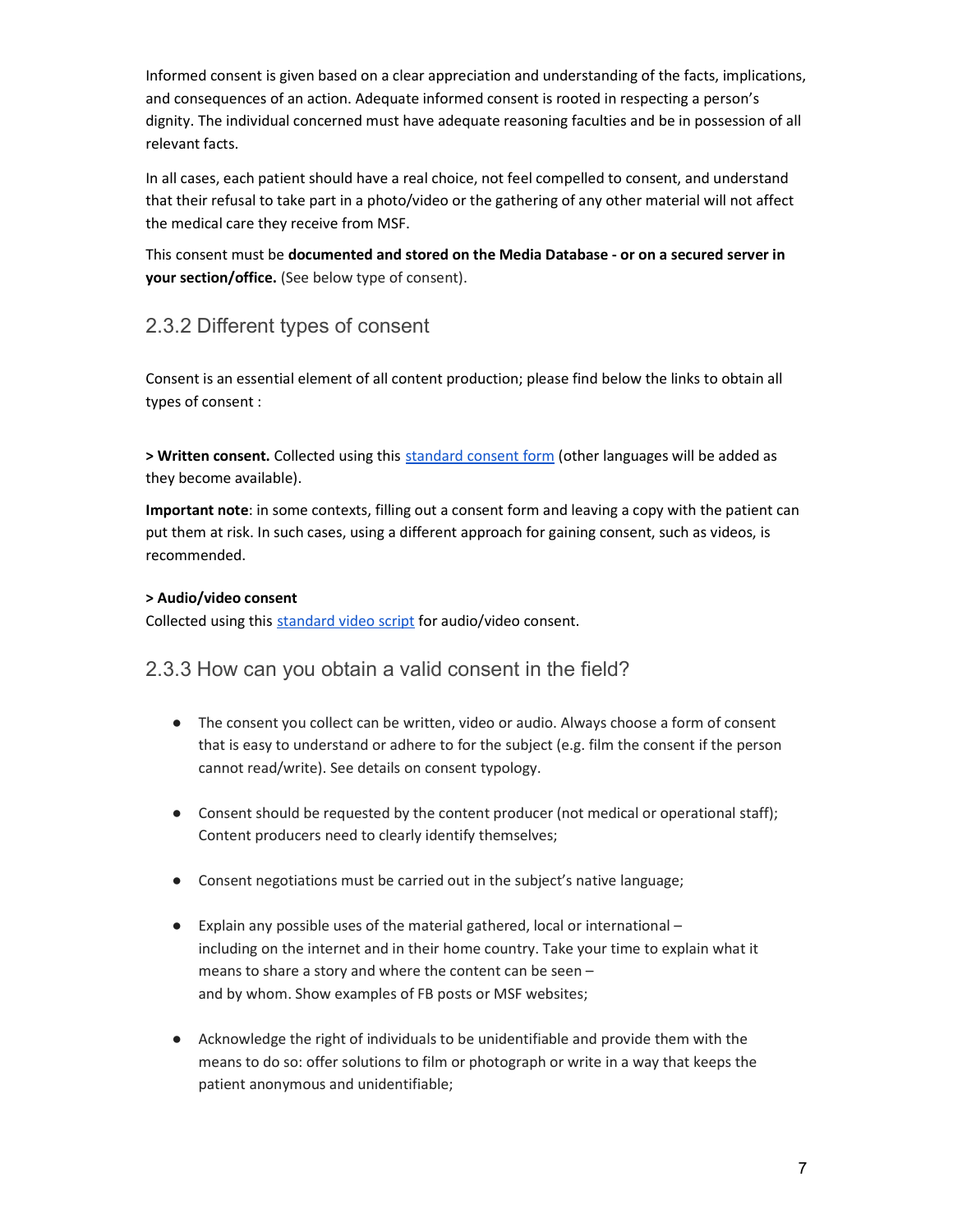- Explain the possibilities for withdrawing consent or applying the right to be forgotten. Be honest about the fact that it's not always possible to withdraw all material already published;
- If you used a written consent form, you may choose to leave a copy with the subject since the form also includes contact details in case they would wish to withdraw their consent. However, ask yourself whether leaving a written form with the subject can put them at risk with regard to armed groups, authorities or others if the written consent form is taken away. Will they be seen as spies/collaborators/traitors for having told you their story?
- Some situations make it hard for patients to give meaningful consent to be photographed or filmed. For patients who are mentally ill, unconscious, in great pain or distress, or in a state of shock, a caregiver or close relative should be asked for consent on their behalf. But again, ask yourself whether or not you really need this material at this given moment.
- In the case of video/photo you can reconfirm the consent of your subject by showing them the video/photo collected (double consent).

## 2.3.4 Withdrawal of consent

In accordance with privacy data regulations, a person has the right to withdraw their consent for use of their image. MSF has to respect this and record that consent has been removed. Anyone wishing to remove consent can send their request to mailto:dataprotection.io@geneva.msf.org, or use the process described on the copy of the consent form they received from the AV producer. The material will be removed from the media database and all attempts to track and erase previous uses will be made.

## 2.3.5 Specific cases

(see cases studies and illustrations in sections below)

## Minors' consent

- 1) Although the legal age of majority varies from country to country, MSF considers that all individuals *under the age of 18 are minors*
- 2) To collect and use identifiable images of minors you must get consent from the minor and from a parent or guardian. When you cannot obtain informed consent from a parent or guardian, it is often an indication of a high level of vulnerability (ie: orphans, children separated from their family, abuse victims), where you need to take extra care in taking and using images, and consider whether any images or the story should be produced at all.
- 3) Even with consent, for images featuring minors victim of abuse of any form, exploitation or suffering from a highly stigmatised condition, change the name and obscure the visual identity.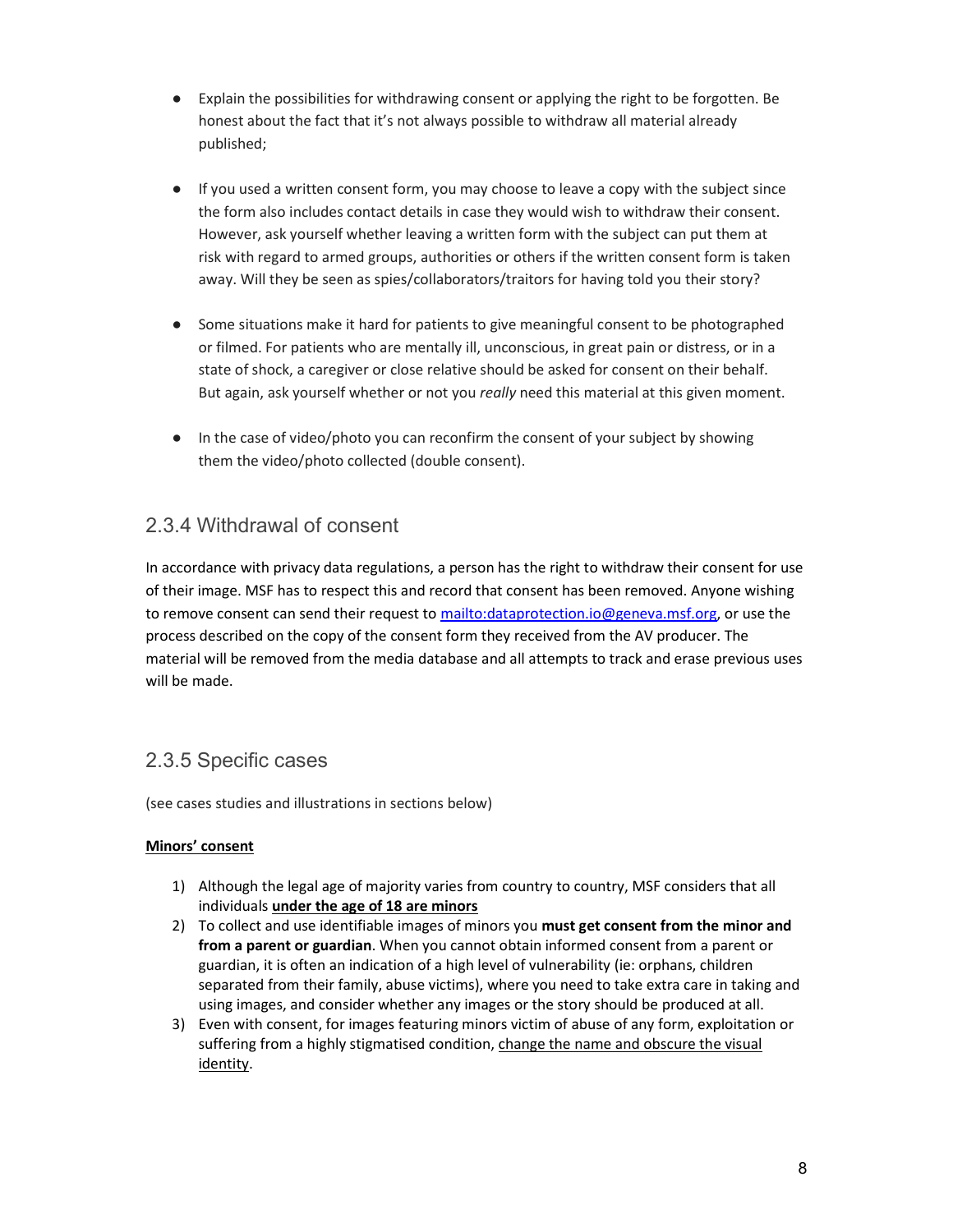To consider any exception to these rules, specific cases with a very robust rationale can be brought to the Dircom5 for review.

### Staff consent

We tend to take for granted that MSF staff can be photographed/filmed without asking for their consent. Most MSF staff don't have an issue with it but in light of new privacy data regulations and good practices, staff also need to give their consent. Ask them! Keep in mind that staff in a hospital are sometimes not linked to MSF, but to the MoH instead. In such cases, it is recommended to obtain formal consent.

# 2.4 We are looking for quality not quantity

## Stop overproduction

There are many opportunities for content to be broadcast. Each digital platform needs specific content: vertical, horizontal, long read, exposure, pics alone, quotes, etc. Meanwhile, MSF's digital footprint is growing, with more and more websites and channels to feed.

MSF needs to collect content but we believe in a 'reasoned' way of collecting material. Collect what you need according to a predefined strategy. Avoid collecting and storing material that will not be used.

We want to produce content that is timely, compelling, contextual, honest, human and medically credible, which allows MSF's voice to fulfil its mission of témoignage/bearing witness.

We want to produce content with a clear message, a defined audience and a thought-out dissemination plan.

### Have a message

We are not a news agency; we want to have a specific point of view, a message and we don't have an opinion on every single topic. We only bear witness (témoignage) if we have something to say  $$ this is part of our social mission, along with providing medical assistance to people and communities in distress.

### Seek the story outside the medical facility

Most stories included in our communication are gathered in a medical facility. While this is often the most convenient place to discuss with a patient or a medical staff member, content producers should try to follow patients into their lives, outside the medical setting. Not only will this approach visually diversify the material gathered, it will also provide more context and insight into a patient's life.

### Captions are important – work on them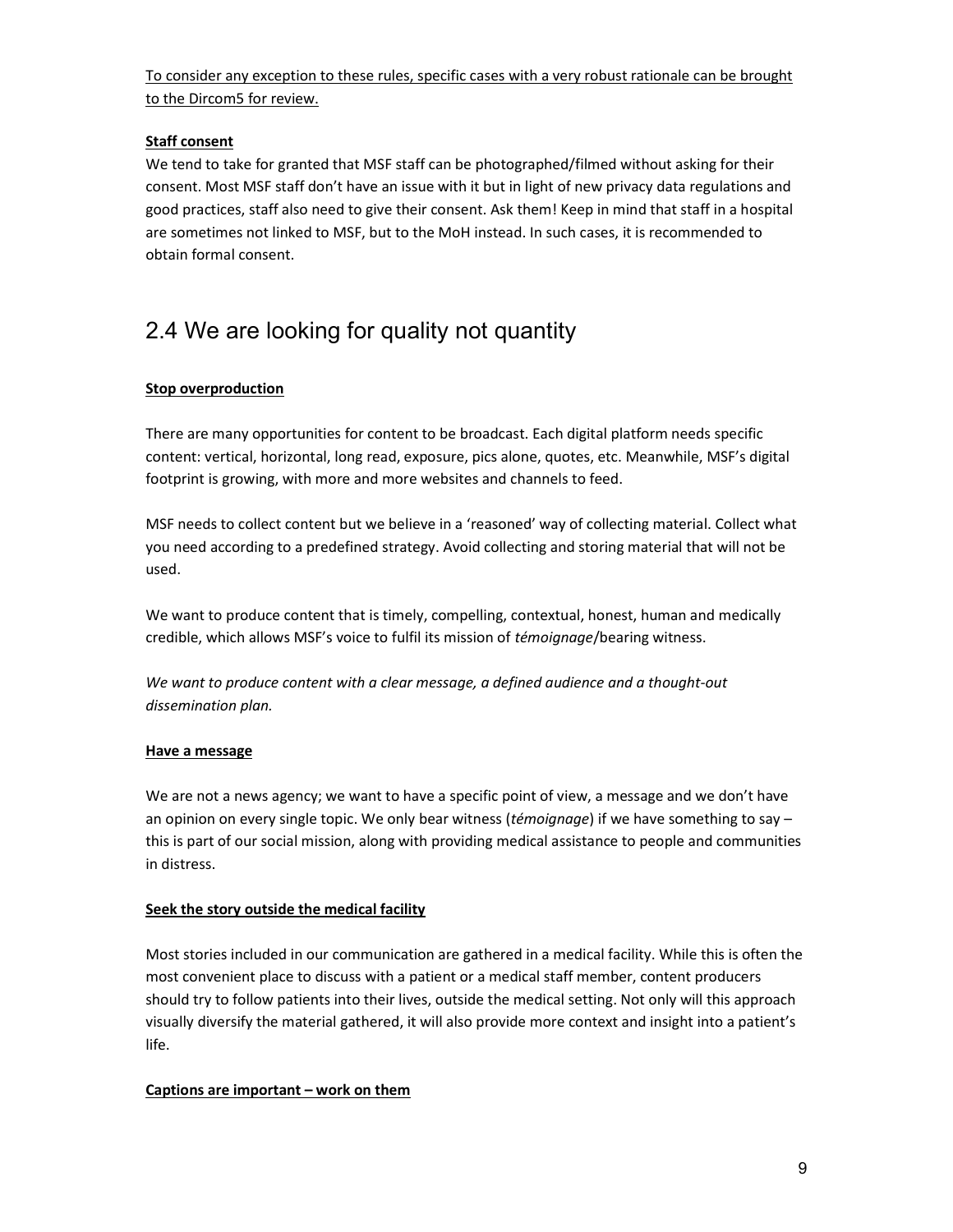Writing a clear caption is part of good practice. Without clear, accurate notes or captions photographs are, at best worthless, and at worst potentially harmful. Don't forget that people using photos and videos from the Media Database may need to edit captions for their own purposes. The clearer the caption is, the less likely they are to distort the context.

Each photo should have a unique caption, including the following key elements:

- Description of WHO is in, or WHAT is happening in the photograph;
- Date of WHEN the photo was taken;
- Location region/town and country WHERE the photo was taken;
- Name of the photographer.

Note: if the photographer is a freelancer contracted by MSF, this needs to be specified in the contract.

The gathered material (audiovisual and written) has to be qualified with as much information as possible to describe it in order to ease the indexation and the use of the material. Key words, countries, date, contextualisation etc;. are part of the needed indexation.

# 2.5 Who is responsible for using the content?

Every employee with an MSF address can access, view and download or request the content from the Media Database (media.msf.org). Therefore, each employee with an account has a responsibility to only select appropriate images for the intended use.

The decision to use an image/video/written piece rests within each MSF section. It is therefore the responsibility of the Director/Head of Communications or the Director of Fundraising who has been delegated this responsibility from their General Director.

# 3. Accept our differences and all the "grey zones".

There are some differences of perception and best practices between OCs and partner section offices. It's a reality that we all have to deal with and take into consideration when we are producing content.

Below, we list some case studies that illustrate the divergences we have and how we tried to resolve them. In case of doubt, always remember to seek advice from your OCs' AV manager.

# 3.1 Case studies

1. The case of gathering AV material in a hospital ward (2018)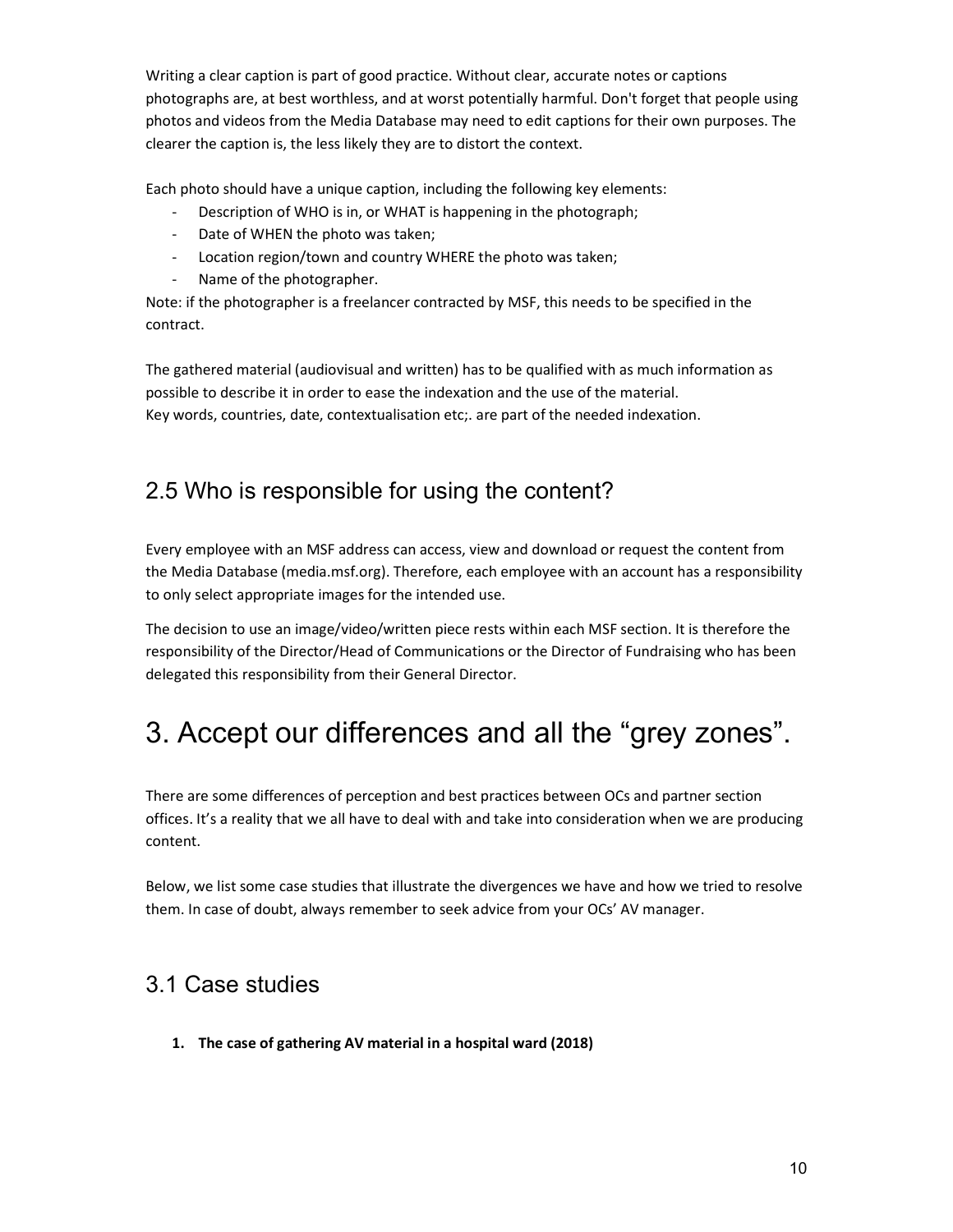Yemen: OCP production. Inside Yemen, 5 days in an emergency hospital - Web series shot in an MSF field hospital in Mocha, Yemen, December 2018.

#### **FRENCH**

Context : Armelle Loiseau (camerawoman) and Agnes Varraine-Leca (CA+producer) went to Mocha in December 2018. The initial idea was to talk about the ongoing raging battle in Hodeidah from Mocha hospital, through the testimonies of patients from the area (Mocha is located 180 kilometres south of Hodeidah). The nearest frontline was around two hours away by car, meaning that MSF's hospital was receiving a lot of war wounded. Landmines are another problem in the area. At that time, the hospital was working at full capacity. One third of mine victims were children playing in the fields. Nothing was prepared in advance: no script, no identification of patients willing to talk, no idea of the final format.

Here are a few guiding points used by the team when preparing the web series:

- Introduce yourself to the medical staff: don't take it for granted that everyone knows what you're doing.
- Take the time to visit the facility without any gear; explain the specific goal of your visit.
- The emergency room is a sensitive place to shoot: people often arrive in very bad condition, between life and death. There is graphic content, minors without their parents and situations that require sensitivity and empathy. The question of consent is very tricky. The team tried, as much as possible, to shoot general footage with people in action but without showing the patients' faces. At one point, a patient was followed from the moment he entered the emergency room. He was interviewed later. The team explained their work and obtained consent from the patient.
- For children, the team first asked the permission of their relatives before shooting.
- In the operating theatre: either you report on a specific type of surgery and you want to make a medical video with close ups or you want to illustrate a story and graphic scenes will not help your storytelling. Instead of filming blood and open wounds, the AV producers decided to show the atmosphere, the tensions on the faces of surgeons, etc. Again, ask yourself whether or not you really need this material at this given moment.
- Detailed medical and personal information is not always useful for the story you want to tell: be careful to respect the patient's privacy and confidential medical information.
- Testimonies of patients from armed groups: be careful with the questions you ask; don't put the patient or his family at risk, especially when the patient wants to be unidentifiable. The team interviewed a soldier who shared a lot of details on when and where he was shot, the village he came from, the number of children he had: the team chose to use only general information.
- Women's wards: in Yemen, as in some other countries, it's usually not appropriate for you to enter women's wards if you're a man and non-medical. In this case, it was easier to ask the staff and interview elderly women outside the ward, with appropriate techniques if they wanted to be unidentifiable.
- Wherever the team collected AV material within the hospital, they let the people around know what they were doing.
- Gathering content within a hospital means interviewing people when they are at their most vulnerable: content producers bear the responsibility of telling the patient's story in a truthful manner and sticking to what the subject depicted.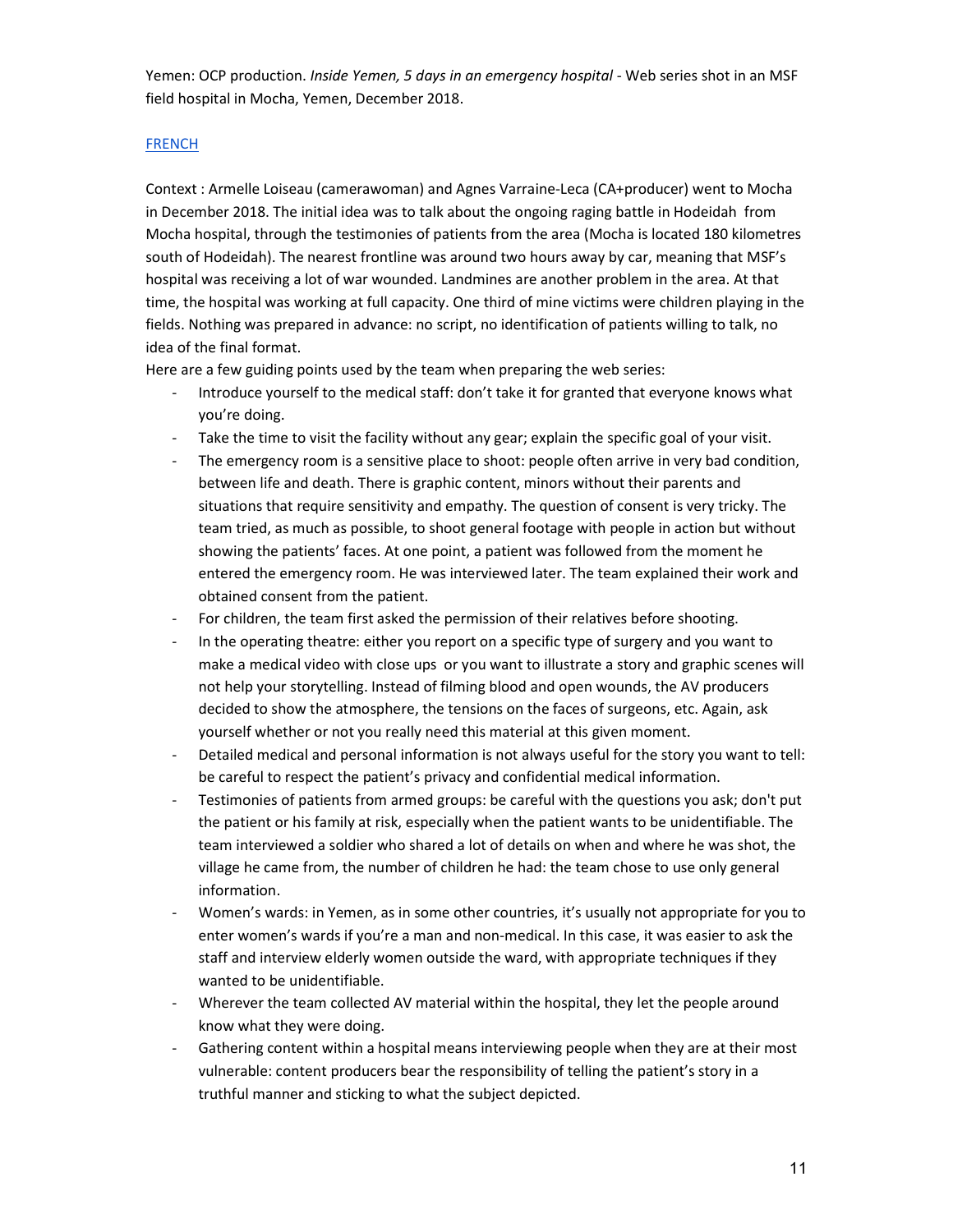### 2. The case of consent withdrawal (2020)

A partner section prepares a Facebook post for Valentine's Day in 2020. The post was published on 14 February and featured a photo of two refugee men in Greece holding hands and standing in the sea as they faced the camera. The photo was shot in June 2017 by a professional photographer and the men are clearly posing and appear to be a couple. The caption confirms this and includes both men's stories, the usage rights include social media.

One of the men in the photo now lives in Europe. He sees the post and is disturbed by this image on Facebook. He complains, first in the comments,then by sending messages to the page owner. The man claims in multiple messages that we cannot use his image, that he never gave consent and that he has reported it to the police.

The Social Media Officer keeps getting more direct messages and is actively looking for solutions, advice and confirmation of consent. However, it takes several days to land in the hands of AV specialists and to trace the process followed during production and confirm the existence of a consent document. During that time, the post was removed.

The assignment was a deal between the photographer, her agency, three OCs and the FCM. A typical, but complex set-up whereby only those involved can say how it was handled. The ToR, contract and consent documents were not conserved on the media database, but on a server in the mission. Everyone responded quickly, but the complexity of production set-up, the lack of a clear policy to document the process and the missing consent doc had an impact on the reaction time.

## 3. The case of consent during SAR activities (2017-2020)

At the beginning of our SAR activities, oral informed consent was always used for images of groups of refugees. When GDPR was introduced, images were no longer taken without proof of consent.

Starting in 2018, MSF decided that, in so far as possible, rescue operations would be filmed and photographed without showing people's faces. Once on the boat – during the briefing given by the cultural mediator – the FCM would ensure that consent was asked from everybody, following the consent request form.

If people have concerns about photos of them being used, they are encouraged to express it, so the photographer can identify them and make sure no further photo is taken. The FCM records the consent gathering on video and sends it together with the rushes or pictures to be uploaded to the MDB. For portraits and interviews, the protagonists have to sign a written consent form.

Here are a few guiding principles used by the SAR team:

- Never film people near the boat's engines during rescues. They could be accused of being smugglers;
- Ask consent from each group of rescued people and record it on video. Explain where the images will be published, what for and tell them they have the right to refuse to give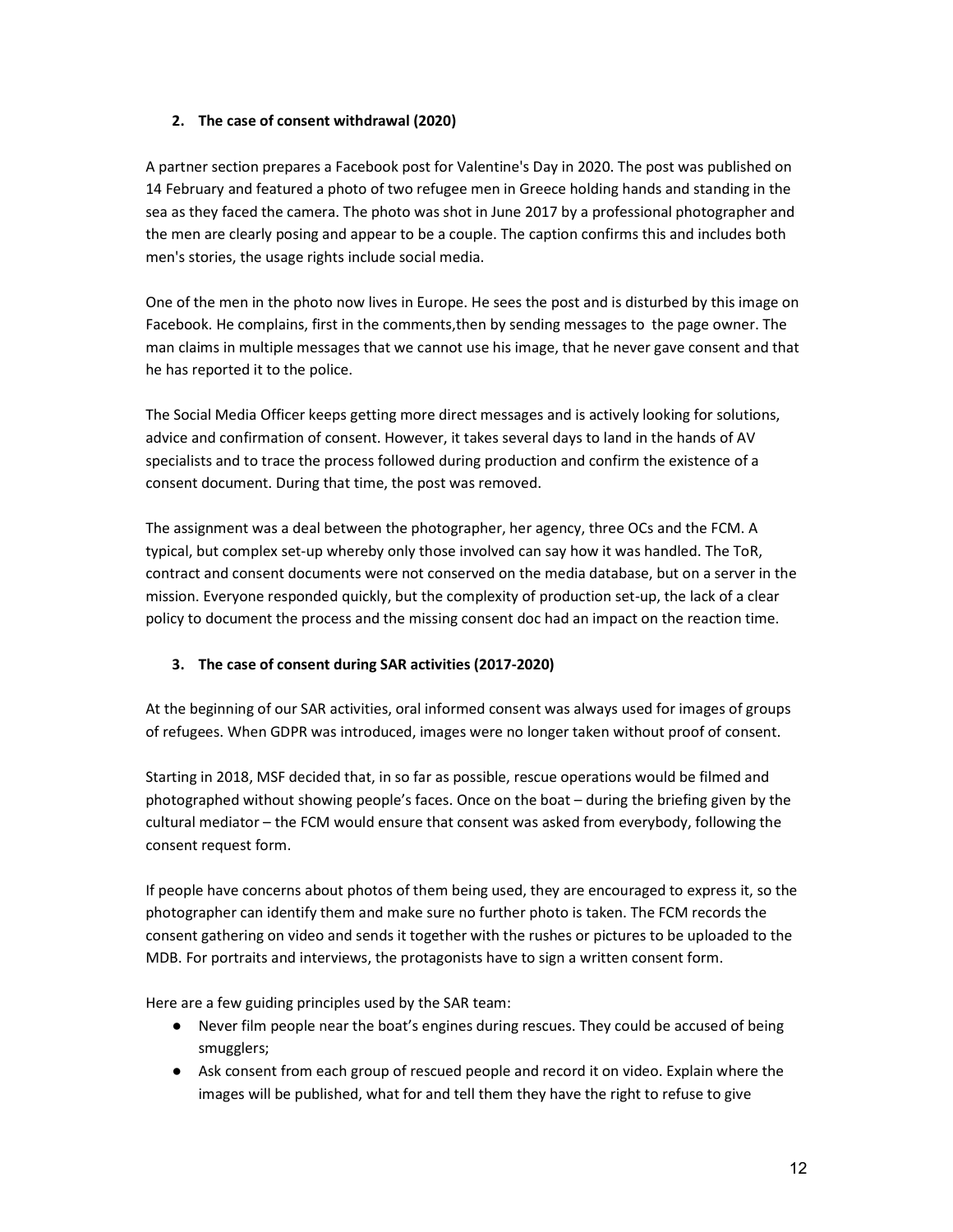consent and can change their minds. Those who don't want to be pictured can freely express it;

- Ask for written consent from any person that is in close or about whom we share personal information;
- Don't ask for consent from anyone during a medical visit as they might feel obliged to say yes;
- Send consents with material and give originals once back at HQ or on land.

### 4. The case of staff consent (± 2013)

A photographer worked for MSF in an HIV project in Africa. On assignment for MSF, he took a photo of a nurse or lab technician looking at the results of a test under the microscope. The nurse was recognisable, and the husband of the staff member was a lawyer in the area. He recommended that she take MSF to court for using a picture of her without her consent.

Fortunately, the photographer had indeed asked for her consent, just not in writing. He did have images of her looking straight into the lens, and he had spoken with her for a good 15 minutes before photographing her, explaining the purpose of the images and how they could be used.

So, in the end, the staff member admitted that she had indeed been asked for permission and that she had initially agreed.

# 3.2 How/Where to get the support you need

Consent, sensitive information, conflicting opinions amongst colleagues; What are the solutions to handle these sometimes complex situations? What can you do when you find yourself in a 'grey zone' an unclear situation, or when you have doubts about what you are producing?

## 3.2.1 Before you go, briefing is key.

You need to get one solid and accurate briefing prior to your departure in the field. You will need to make sure you have a coms focal point to guide you along the way and answer any potential questions you may have throughout your field assignment.

Make sure the following is clear:

- I know the scope of my mission;
- My contract/ToR is clear;
- My deliverables are clear;
- I know who my focal point is;
- I am familiar with the current guidelines, consent forms and any other relevant material in the comms tools box.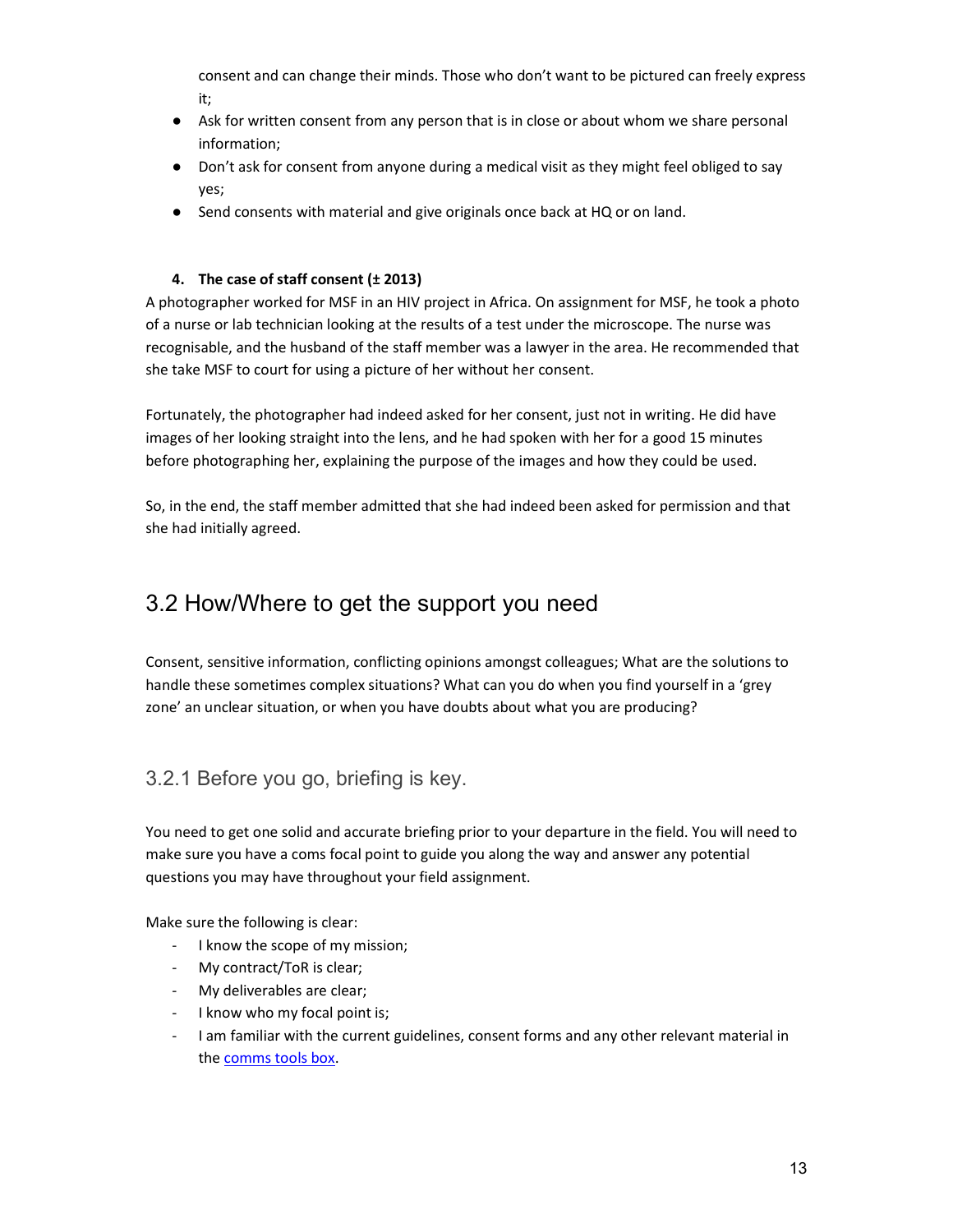## 3.2.2 Support in the field

When you are on an assignment in the field and you encounter problems or are faced with an ethical dilemma you can reach out to different people.

- The AV team of the section you are working for. In case of intersectional assignments, ask any person from the AV Group of Core AV group for support. At any time, you can send an email, ask questions etc.
- The Comms Advisor you are reporting to could also help you.

To get in touch with any AV professional, send an email to List AV@msf.org (DL-List\_AV in Outlook).

## 3.2.3 What is the CoreAv Group and when to contact them?

The CoreAv Group is composed of one member of each OC's production unit, usually the coordinator of the creative team. They are senior AV editors with plenty of experience who can help you answer difficult questions, resolve conflicts and provide sound advice.

# 4. Focus - Media Database

#### What is the Media Database (media.msf.org)

MSF's international Media Database (MDB) is the sole intersectional audiovisual tool used across the MSF movement to manage and curate our vast audiovisual collection and is the repository for all our audiovisual material. Material collected in MSF's field programmes is uploaded, categorised and disseminated from the MDB across our offices in the world.

It is also available, in a restricted form, to non-MSF staff such as media, researchers, other NGO staff and academics.

#### What can you find on the MDB?

In the media database you can browse, search and download from a collection of over 150,000 multimedia assets such as photos, videos, audio recordings, podcasts and predesigned PR and fundraising material. You can also find useful tutorials on content production as well as the complete logo collection in multiple formats and the branding guidelines of our organisation.

#### How can you get access to the MDB?

Click "Register" on www.media.msf.org and use your MSF email to get access within 24 hours. Everyone with a valid @xxx.msf.org email gets immediate, basic access.

Access to unfinished content, and access to uploading is more restricted. Please consult with your AV referent to define the type of access you will need for your project/mission.

#### How can you upload your content on the MDB?